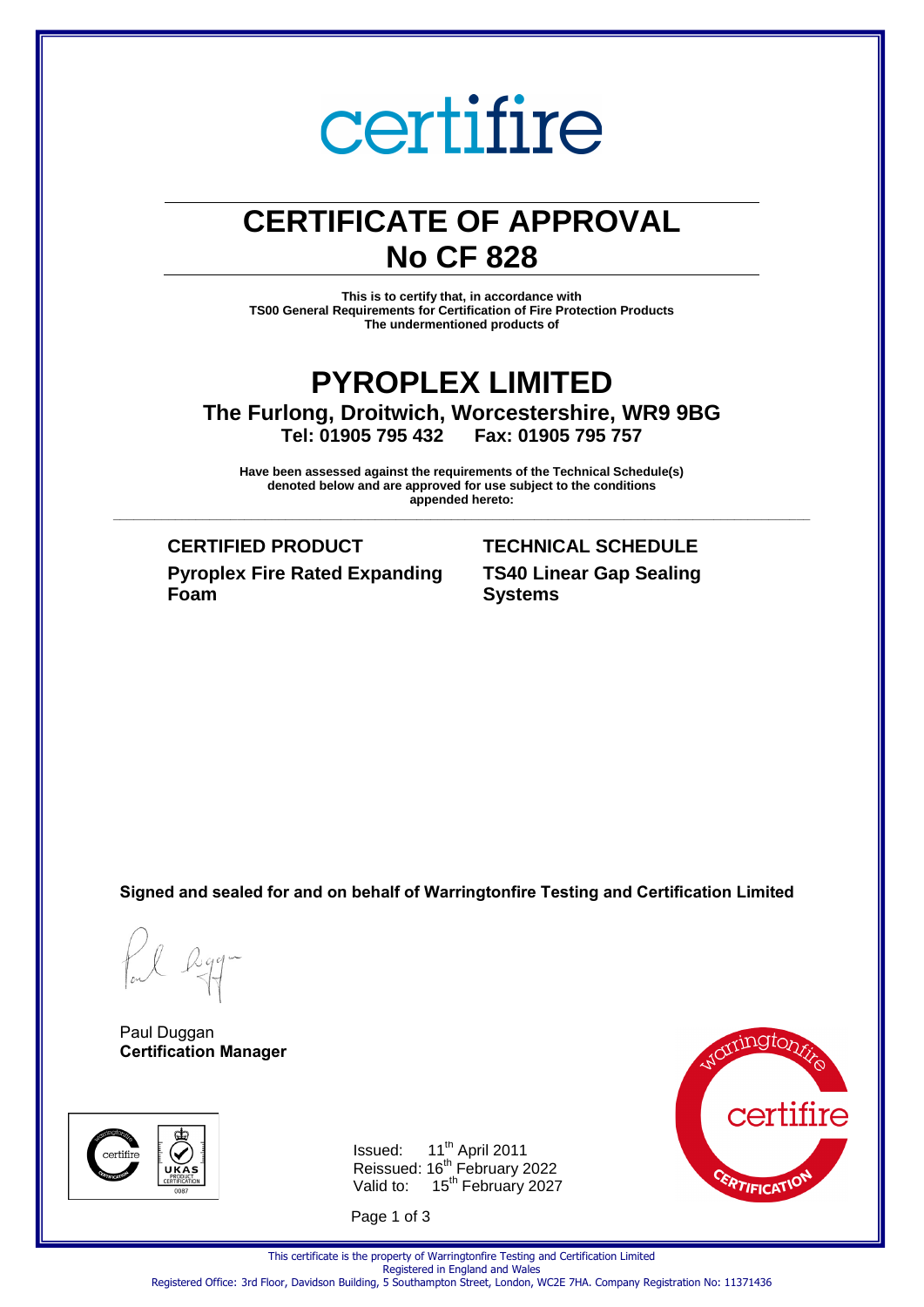## certifire

## **CERTIFICATE No CF828 PYROPLEX LIMITED**

#### **Pyroplex Fire Rated Expanding Foam**

- 1. This approval relates to the use of Pyroplex Fire Rated Expanding Foam linear joint sealing systems for the fire protection of movement joints within walls. The detailed scope is given in the Approval Matrix included in this Certificate. This shows the thickness and width for Pyroplex Fire Rated Expanding Foam linear joint sealing systems required to provide fire resistance periods in accordance with BS EN 1366-4: 2021 of up to 120 minutes. The scope of certification complies with the guidelines stated in the ASFP Red Book: 4th Edition for 3rd party certification schemes.
- 2. This certification is provided to the client for their own purposes and we cannot opine on whether it will be accepted by Building Control authorities or any other third parties for any purpose.
- 3. The product is approved on the basis of:
	- i) Initial type testing
	- ii) Audit testing at the frequency specified in TS40
	- iii) A design appraisal against TS40
	- iv) Inspection and surveillance of factory production control
	- v) Certification of quality management system to ISO 9001: 2015
- 4. The block/masonry/concrete walls shall be at least 200mm thick and have at least the same fire resistance as that required for the penetration seal.
- 5. Block/masonry and concrete gap faces will be within the density range of 450 to 2300kg/m<sup>3</sup>, and gap faces will be free from loose or flaking material.
- 6. The approval relates to ongoing production. Product and/or its immediate packaging is identified with the manufacturers' name, the product name or number, the CERTIFIRE name or name and mark, together with the CERTIFIRE certificate number and application where appropriate.

#### **Further Information**

Further information regarding the details contained in this data sheet may be obtained from Pyroplex Ltd (Tel: 01905 795 432).

Further information regarding the CERTIFIRE certification and other approved products can be obtained from CERTIFIRE (Tel: 01925 646777).

Page 2 of 3 Signed V/005



Issued:  $11<sup>th</sup>$  April 2011 Reissued: 16<sup>th</sup> February 2022 Valid to: 15<sup>th</sup> February 2027